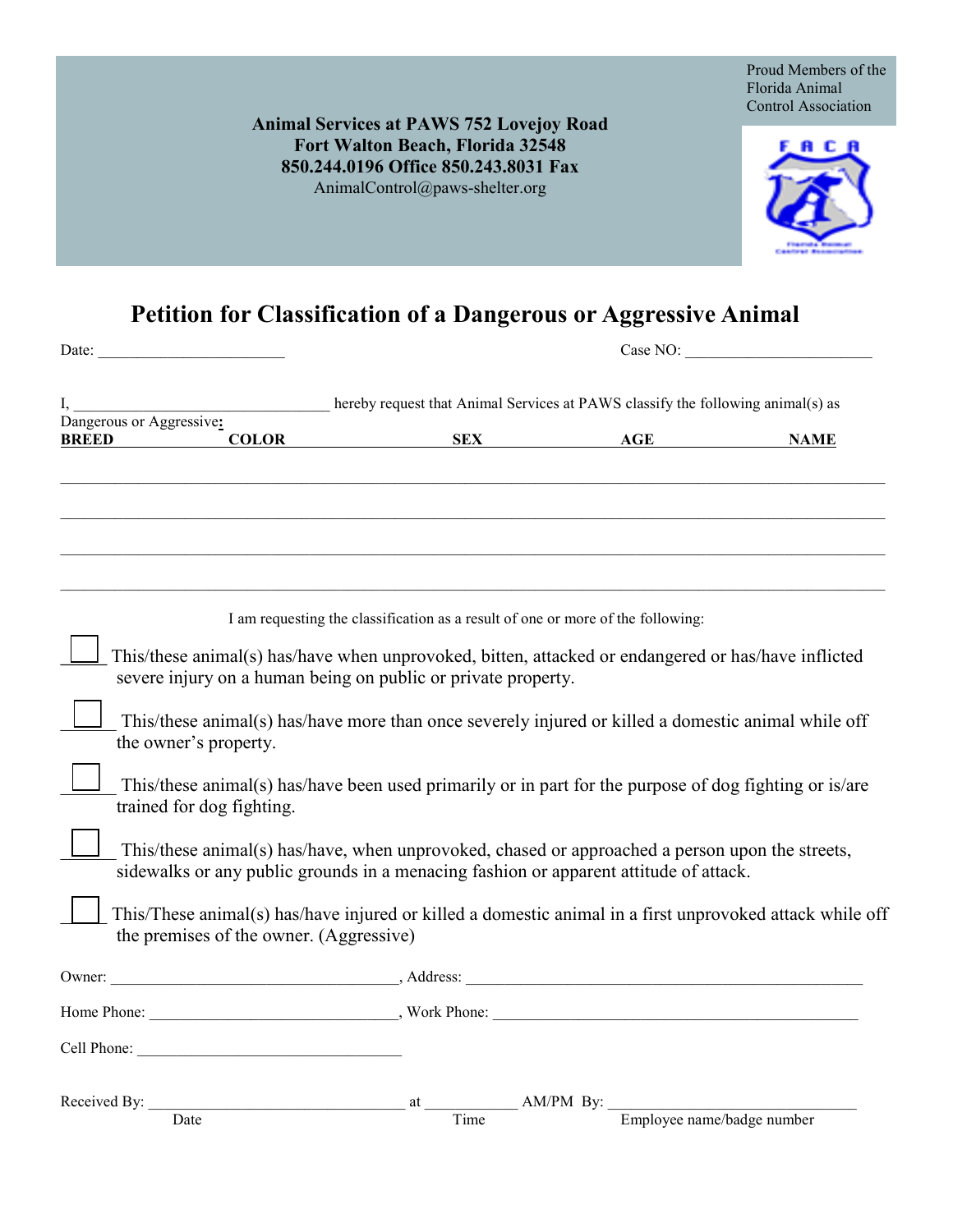Petitioner's Narrative: (List all dates, approximate times, locations and witness to support the following allegations.)

Use additional pages as needed

I swear the above and attached statements are true and correct to the best of my knowledge and belief.

PETITIONER·

| LETTITUIVEN.                                  |                                  |                    |
|-----------------------------------------------|----------------------------------|--------------------|
| Name                                          | Address                          |                    |
|                                               |                                  |                    |
| Signature                                     | Home/Work Phone                  |                    |
| Sworn to and subscribed before me this day of | 20<br>by                         |                    |
| Who is personally known to me or has produced |                                  | as identification. |
|                                               | (drivers license, state ID, etc) |                    |
|                                               |                                  |                    |

(Signature) NOTARY PUBLIC, State of Florida

Printed name of Notary Public